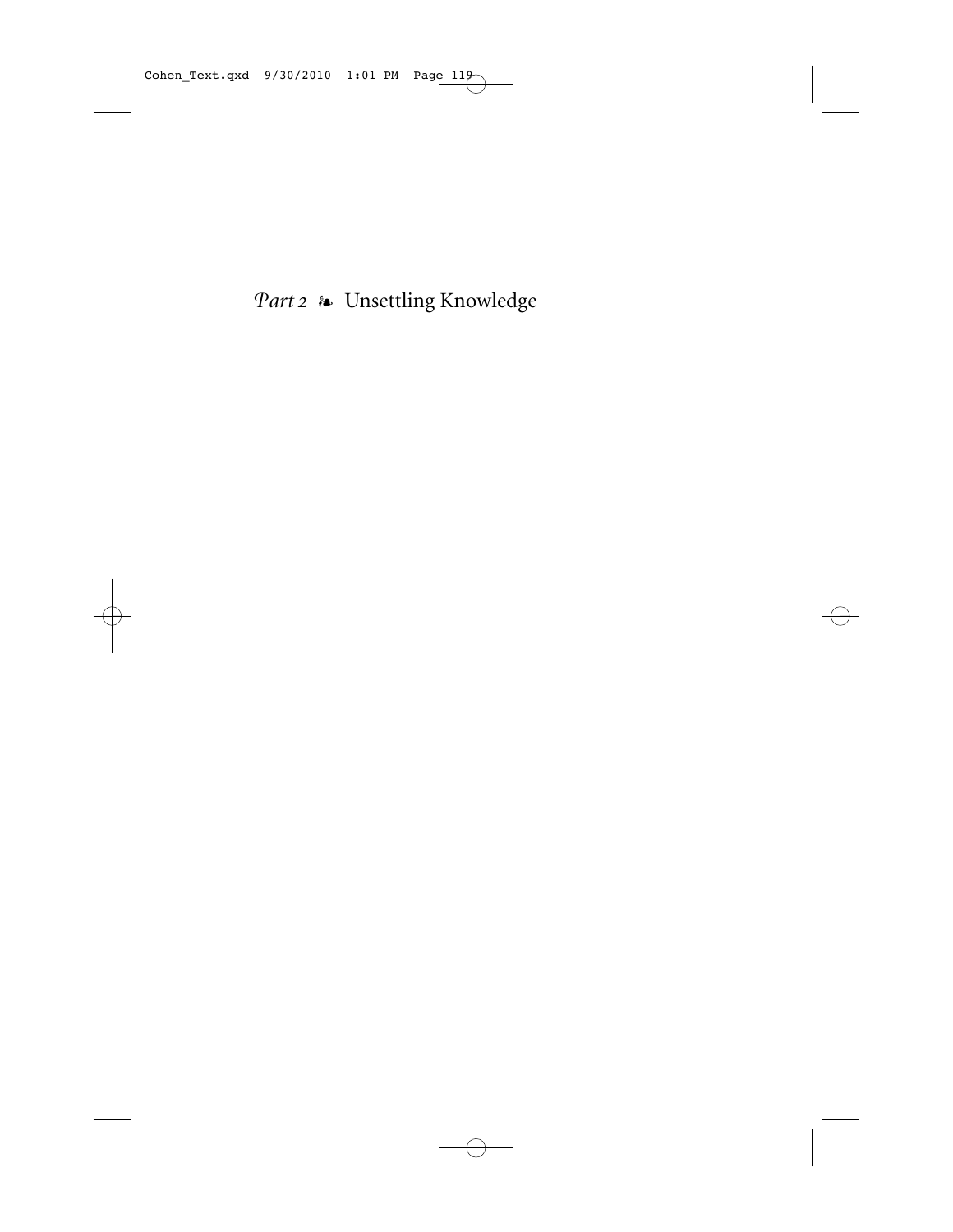$\begin{tabular}{|l|l|} \hline \texttt{Cohen\_Text.qxd} & 9/30/2010 & 1:01 PM \texttt{Page 120} \\\hline \end{tabular}$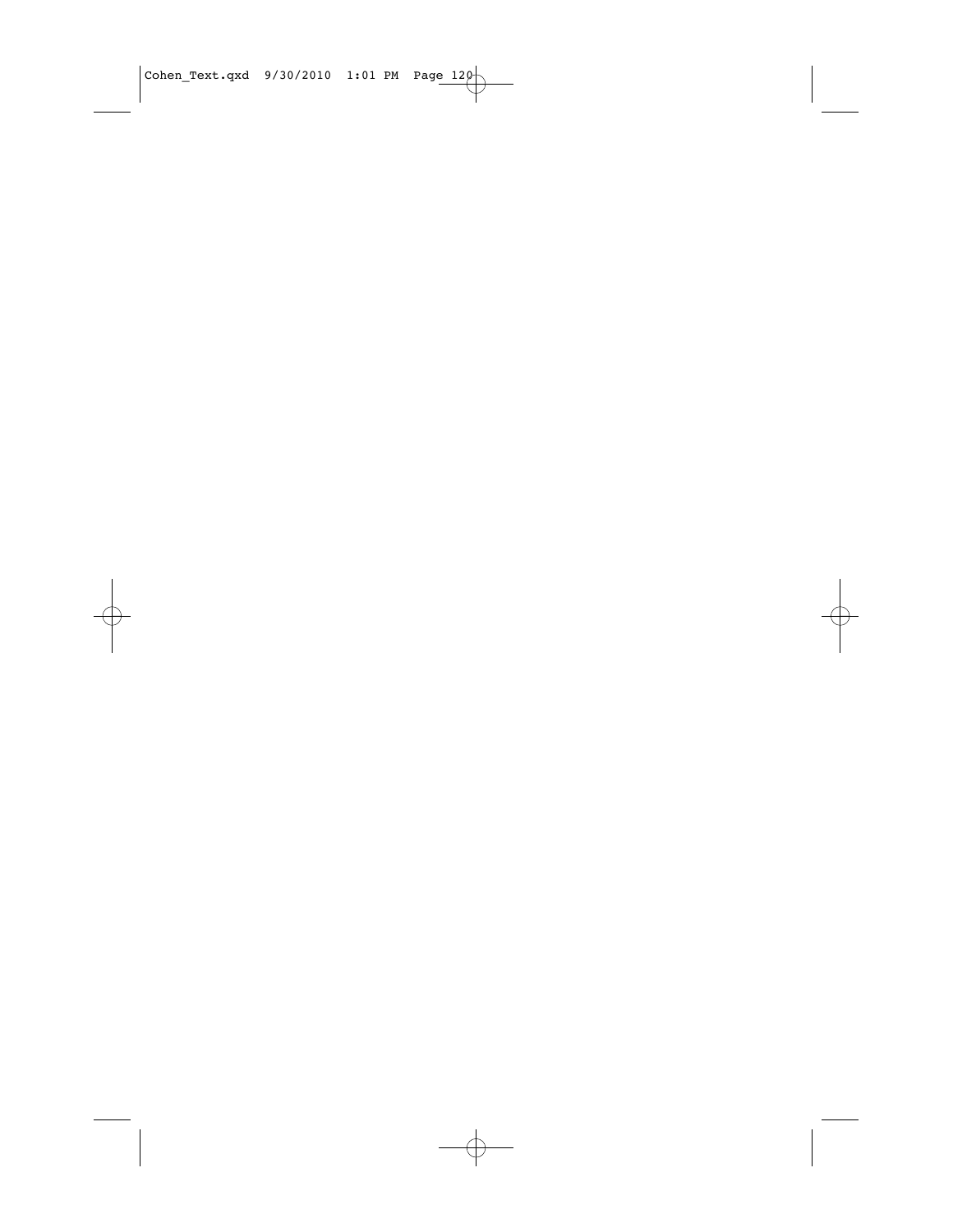## *Essay 9* ! *Julie Skurski*

# Past Warfare: Ethics, Knowledge, and the Yanomami Controversy

Contemporary reflections on the production of scholarly knowledge tend to take for granted the institutional groundings, professional alliances, and material resources involved in establishing and sustaining the academic disciplines. While in recent decades various "culture wars" have brought into question a wide range of disciplinary premises, the tendency in these debates has been to focus on methodological and epistemological issues independently of the concrete cultural framings and fields of power within which the disciplines are organized. Even as such challenges have helped give rise to new interdisciplinary programs, objects of study, and ethics regulations, the disciplining effect of academic practices has tended to solidify the lines between differing conceptions of knowledge and ethics within and between the sciences and humanities.

These concealed boundaries became visible at the University of Michigan in the course of an extraordinary set of events surrounding the publication of *Darkness in El Dorado: How Scientists and Journalists Devastated the Amazon* (2000), by Patrick Tierney. The controversy it provoked challenged established research assumptions and professional alignments, making visible differing conceptions of scientific knowledge and the hierarchies of power in which they were embedded. This controversy, and the efforts of the Anthrohistory Program to shift the terms within which it was framed, suggest how a transdisciplinary approach contributes to understanding the unseen relations on which disciplines are sustained and to posing questions that challenge dominant conceptions of the ends and ethics of knowledge.

Tierney's book claimed that renowned scientists and anthropologists from elite institutions had endangered the lives and violated the dignity of Amazonian indigenous peoples by means of unethical and exploitative research practices. These claims shook the U.S. academy in the fall of 2000 and sparked an international controversy that spiraled through the press, professional associations, and universities, dividing and confounding scholars and disciplines. The acrimonious debate raised issues of the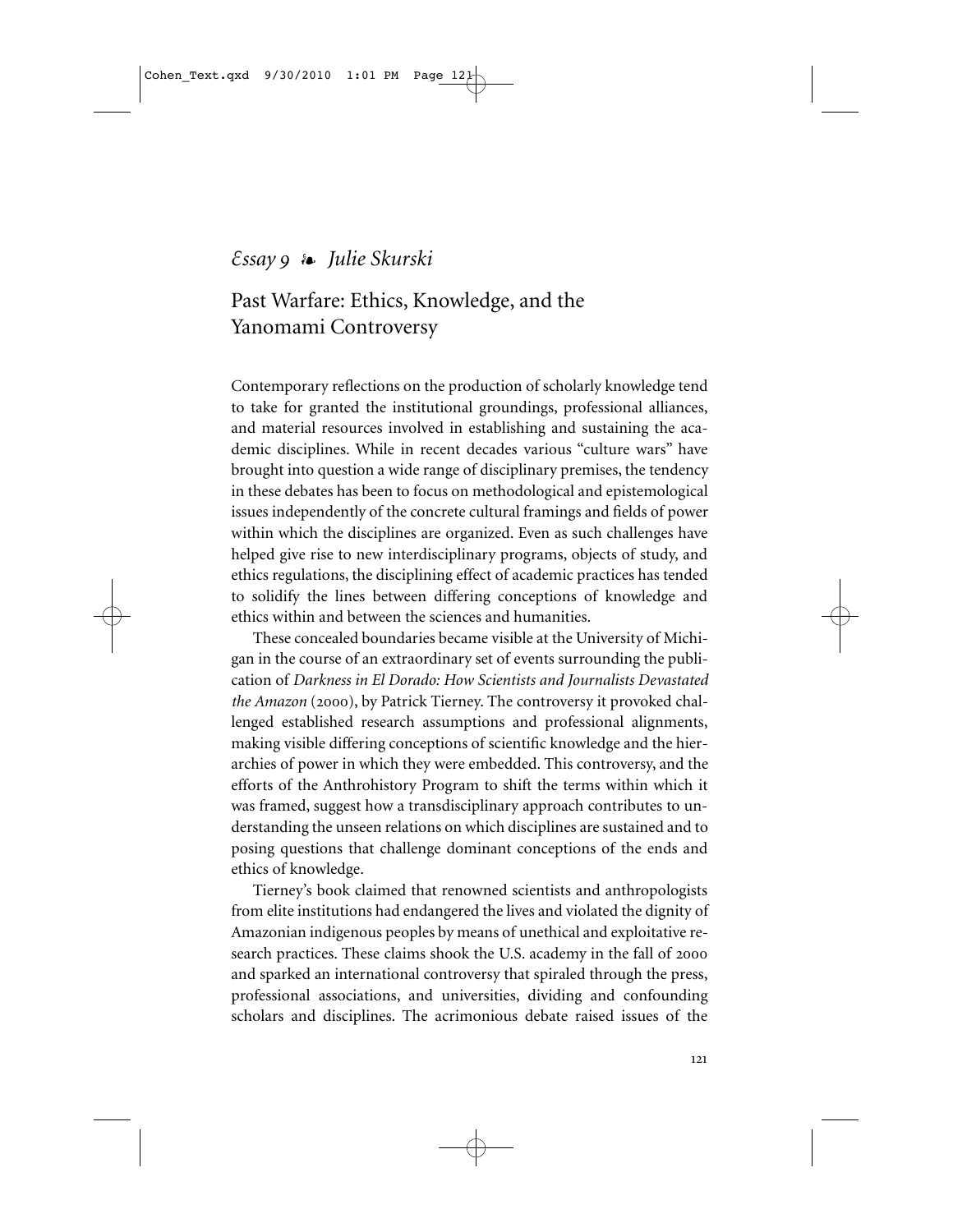ethics of research, the politics of knowledge, and the nature of science. Significantly, these issues were inseparably intertwined with debates over the personalities and careers of two major figures implicated by the book: geneticist and physician James Neel and anthropologist Napoleon Chagnon. These researchers had conceived and directed the projects lying at the center of the controversy, and they had done so while they were faculty members at the University of Michigan.

At the University of Michigan, the administration responded to the book's allegations by making a rapid and decisive intervention into a controversy that from the outset had national and international dimensions. Circumventing the channels of open discussion, provost Nancy Cantor issued statements that went far beyond refuting the book's erroneous allegations concerning the researchers' use of a measles vaccine. Rather, the documents defended the ethics and intellectual content of Neel's and Chagnon's body of work in their entirety and condemned Tierney's whole book as flawed and biased. The administration's statements also dismissed the arguments and integrity of Chagnon's U.S. critics and ignored the opinions of anthropologists and officials from Brazil and Venezuela.

Despite the fact that the administration bypassed established academic procedures by assuming for itself the authority to decide on a contested academic matter, preempting discussion, there were no public objections to these procedures. In fact, faculty from several departments worked behind the scenes to help research and write the provost's statements. These documents asserted they were based on research conducted by unnamed members of various departments and schools, including anthropology and medicine. This was essential for legitimating the statements as reflections of expert opinion rather than as primarily expressions of the legal concerns of the university.

The Anthrohistory Program communicated to the provost its concerns about the intellectual and ethical implications of the administration's statements and proposed a colloquium series on the controversy intended to open up discussion more broadly concerning the politics of knowledge and the ethics of research. The three-part series, "Science, Ethics, Power: The Production of Knowledge and Indigenous Peoples" (March–April 2001), focused on the Tierney controversy but also addressed the role of the university as an intellectual arena and as a node within a global network of unequal relations. It sought to place scholarly production within this broader set of relations and to submit to critical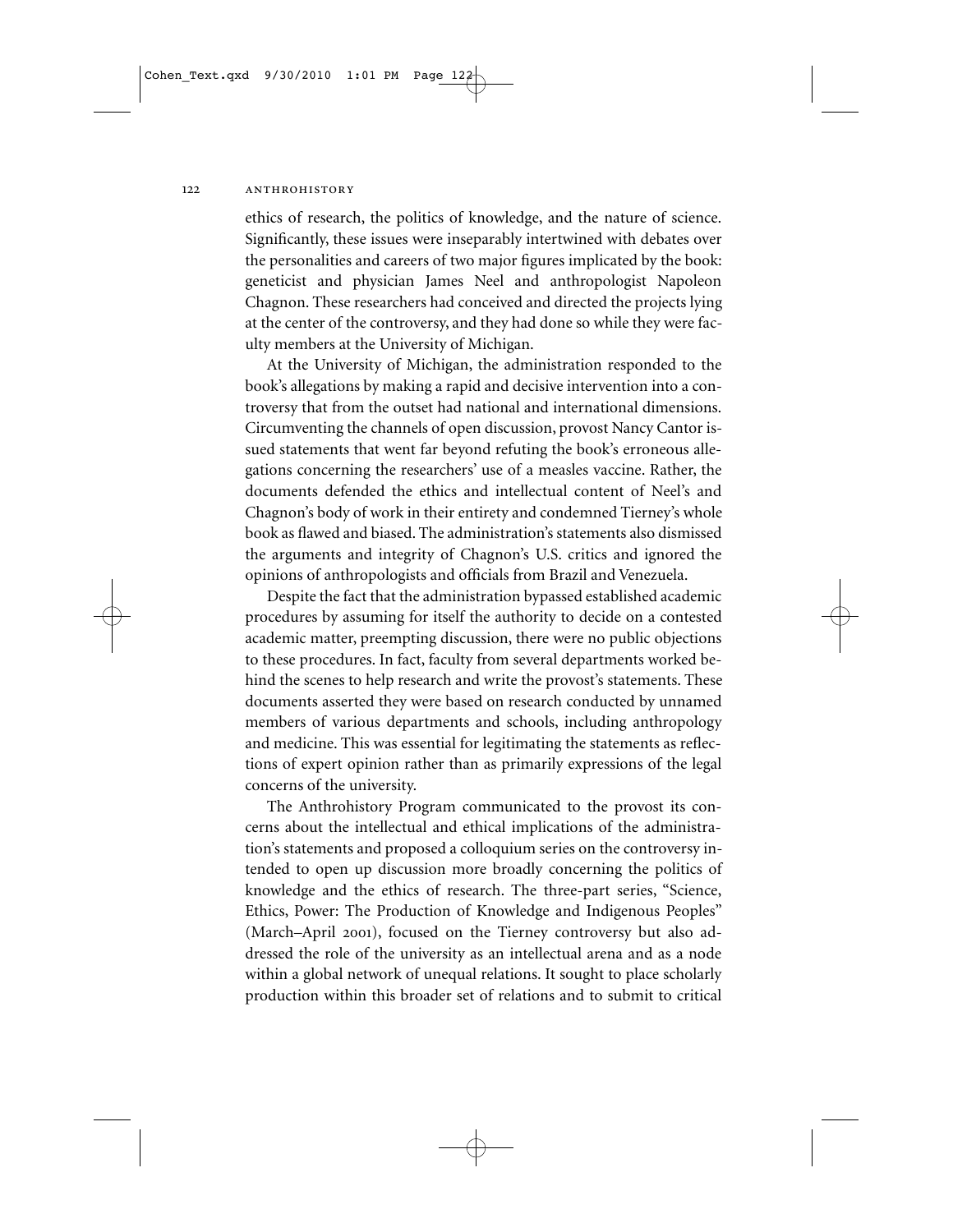analysis the disciplinary premises that help shape the production of knowledge.

As a result of the colloquium and Anthrohistory's proposal that the university change its position, the provost issued a strikingly different statement. It dropped its scathing critique of Tierney's book and blanket defense of Neel and Chagnon, and affirmed that the university should serve as a forum for the open discussion of ideas. While Anthrohistory's initiative did not resolve the complex issues at stake, it did help transcend the narrow limits of a polarized debate and develop a space that increased the opportunities for creating ethically responsible knowledge.

This essay explores the unfolding of these events and what they reveal about constraints exerted by the often invisible bonds that link the production of scholarly knowledge, disciplinary formations, and institutional power. It discusses the issues that the Anthrohistory Program raised, the premises on which they were based, and the transdisciplinary perspective from which they emerged. It suggests that this perspective defines the reflexive and critically engaged practice that anthrohistory seeks to make its own.

#### *Lineages of Controversy*

Tierney's book manuscript alleged that scientists, in pursuit of their own careers and with indifference to the life and dignity of the subjects of their investigations, had subjected the Yanomami Indians of Venezuela and Brazil to unethical and possibly lethal research practices. As a result of these allegations, a debate concerning research among the Yanomami, long simmering within the American Anthropological Association, boiled over into the public arena and splattered onto the pages of major newspapers across the world. It landed as well in the e-mail boxes of anthropologists around the globe, for a confidential e-mail to officers of the AAA by Terence Turner (Cornell) and Les Sponsel (University of Hawai'i), anthropologists active in indigenous rights, was leaked to the public and took on a life of its own. Anthropology as a profession, their message warned, was in danger of serious damage to its reputation with the forthcoming publication of the book and of prepublication excerpts in *The New Yorker* magazine (October 9, 2000). As a result, even before the book was out, charges, refutations, and countercharges from differing camps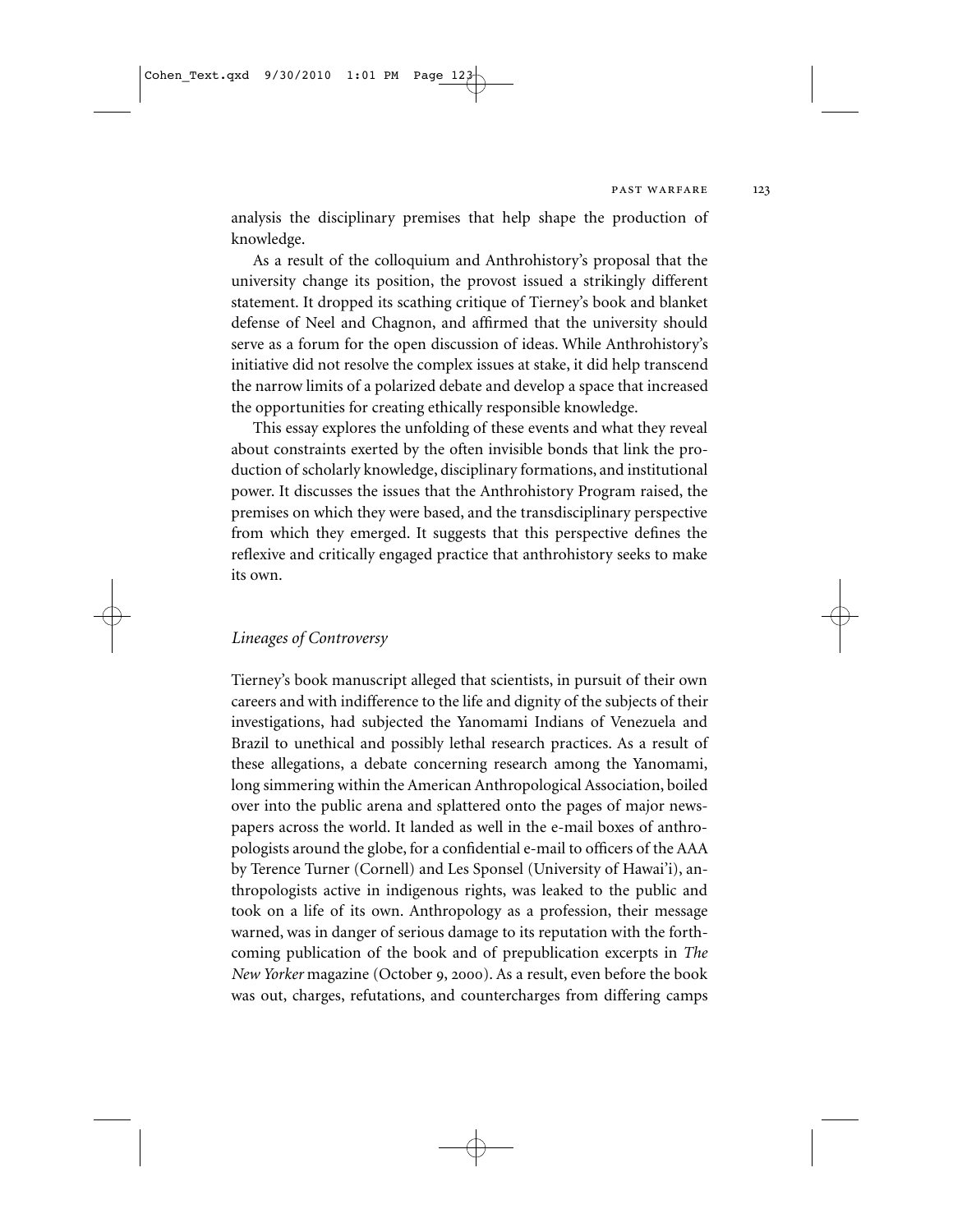began to fly. The most inflammatory, and quickly disproved, claim accused geneticist James Neel of provoking a measles epidemic among the Yanomami in 1968 by using a flawed vaccine so as to further his study of genetic variation. (This was removed before the book's publication.)<sup>1</sup>

While its allegations were less dramatic, the book's accusations had a direct impact at the University of Michigan, particularly in the Department of Anthropology and the Medical School. The book asserted that during the epidemic Neel's team had not adequately aided native villagers who were facing deadly disease and social destruction. It also argued that Neel's teams collected blood samples from Yanomami villagers without their informed consent during several expeditions. The blood continued to be stored in U.S. research institutions and was still used by researchers, thus violating Yanomami religious beliefs that all the bodily remains of the deceased should be properly disposed of by their family.

While the charges concerning Neel's research and the measles epidemic drew the greatest attention, in fact Tierney's book addressed at much greater length criticisms of Chagnon's extensive body of work, including his field methods, ethics, and theories. Chagnon's critics had long asserted that his acknowledged manipulative techniques to obtain secret genealogical information and trading of manufactured goods in exchange for blood samples, as well as his staging of conflicts for films, had in effect promoted rivalries and divisions in Yanomami villages. Thus the Yanomami violence that he described, they argued, was actually partly a consequence of Chagnon's actions. His representation of them as the iconic "fierce people," popularized and circulated in the media in Brazil and Venezuela, had a material effect on their lives, making them yet further objects of denigration, neglect, and violence.<sup>2</sup>

Why did Tierney's book strike a chord at this particular time? After all, much of the critical material in Tierney's massively documented but weakly argued book had long been available. Beyond the appeal of the exotic and the image of victimized indigenous people that the book tapped into, it resonated with the bitter history of nonconsensual medical experiments on minorities, the rise of indigenous rights movements, and critiques of first world exploitation of third world countries. In particular, it played into anxieties concerning metropolitan academic production that had been ignited by multicultural, postcolonial, and feminist critiques of Western thought, the results of which had shifted the terms of discussion concerning scientific authority and ethical responsibility. Thus we can see *Darkness in El Dorado* as a touchstone for debates that preceded its publi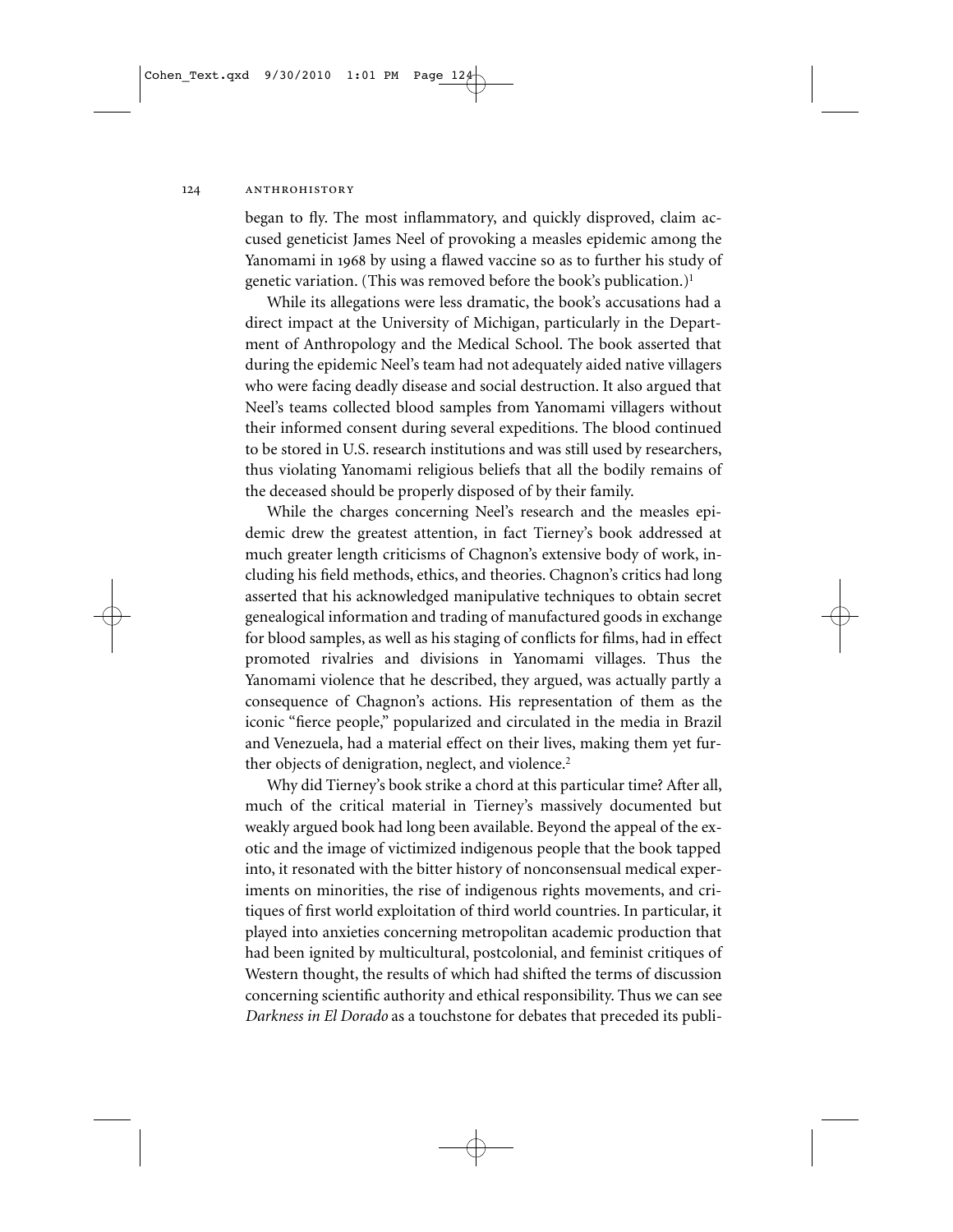cation and that extended well beyond questions of academic expertise, including the sensitive issues of researchers' professional relationships with their subjects, their responsibility toward the communities they study, and the unexamined disparities of power that underlie much research.

The controversy brought to the surface debates over science and culture that had shaped the academic and political terrain in the United States for several decades. The earlier "culture wars" and "science wars" informed and formed the terms along which lines were drawn, institutional investments were evaluated, and ethical-political consequences defined. These past wars were evoked and drawn on in this battle over the "warlike" Yanomami and those who represent them.

#### *Battlegrounds at the University of Michigan*

James Neel (1915–2000), doctor and geneticist, was a highly recognized figure in the biomedical field who had deep roots at the University of Michigan, where he began teaching in 1948. A pioneer in the study of human population genetics and founder of the Department of Human Genetics (1956), his career at the University of Michigan and his international research projects had established him as a leading figure in the scientific community.<sup>3</sup> Notably, he was a pioneer in the study of genetic change and naturally occurring genetic variability. With funding from the Atomic Energy Commission, he studied genetic mutations among Japanese victims of the atomic bomb and subsequently directed multidisciplinary biomedical research projects on Brazilian and Venezuelan Amazonian indigenous peoples.

Neel's AEC-funded projects in the Amazon collected biological materials, genealogies, and demographic information so as to study genetic mutation and diversity in isolated tribal groups (Neel et al. 1970). The kinship practices and environmental adaptations of these groups were believed to provide clues to early human evolution and genetic selection. His evolutionary interests led him to sociobiological theories that were reflected in his argument that "dominant males" who were headmen had superior abilities ("index of innate abilities") and were thus able to acquire a greater number of wives and offspring spreading their genes more widely than other males (1980).

During the Amazon projects, Neel was a mentor to Chagnon, a recent University of Michigan Anthropology PhD and faculty member. As part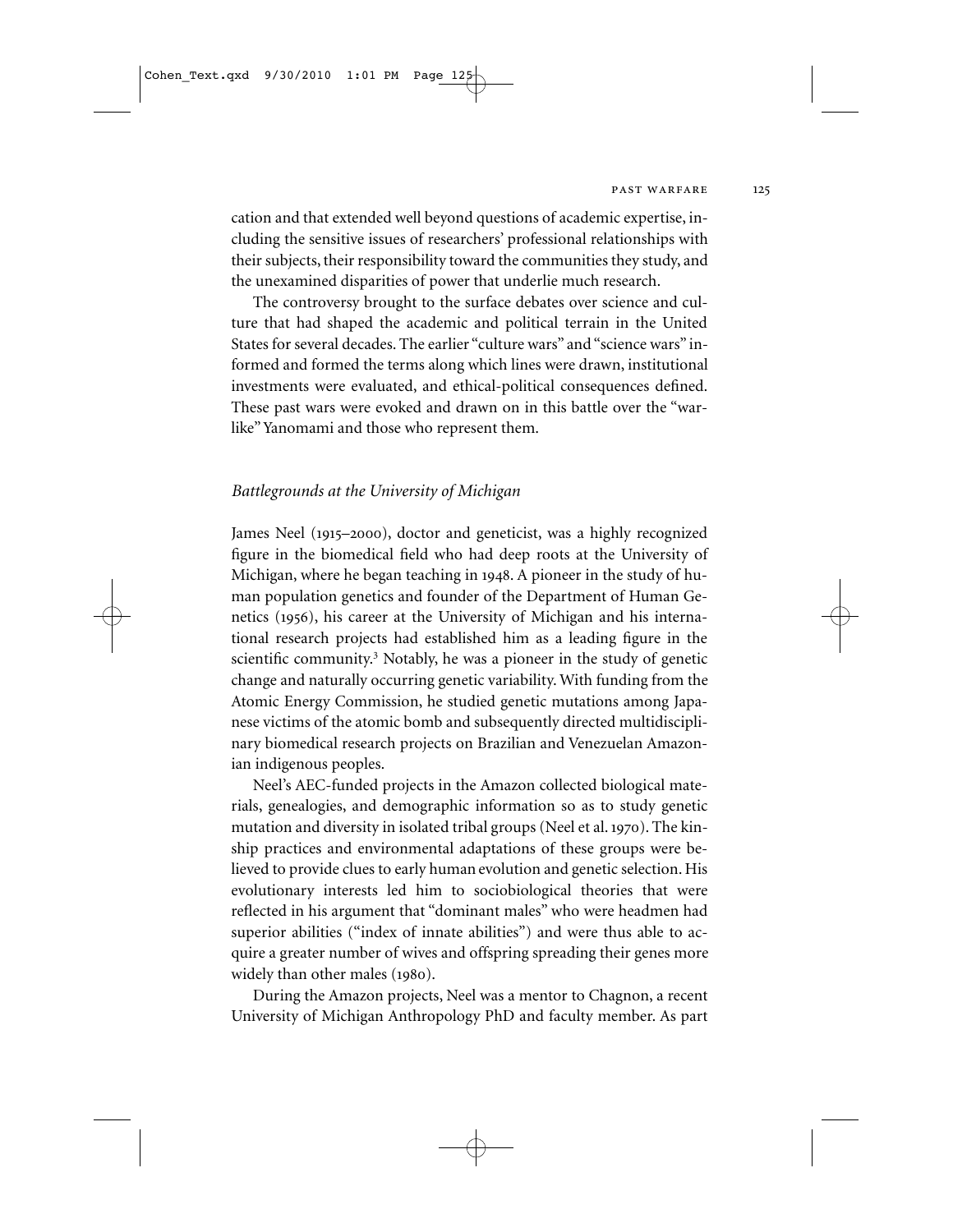of Neel's team, Chagnon carried out research on demography, primitive warfare, and kinship, and shared Neel's concern for understanding the social mechanisms and genetic components involved in reproductive success. His long-term participation with Neel's projects, not widely known in the anthropological profession, was foundational for his subsequent research among the Yanomami. He continued his work with them during the rest of his career at the University of California at Santa Barbara (UCSB) as the director of research projects. However by 1995 he had met with antagonism from differing sectors in Venezuela and was prohibited from returning to Yanomami territory. He then sought to collect blood samples illicitly among Yanomami in Brazil and to circumvent Venezuelan restrictions by allying with an entrepreneur and the president's mistress to create a private biosphere that would grant them access to the Yanomami and to the gold in their territory (Albert 2005a, 115; Coronil 2001, 266).

Chagnon's earliest monograph, *Yanomamo: The Fierce People* (1968), was based on material gathered as part of Neel's expedition. This book branded the Yanomami as "fierce" and placed Chagnon on the anthropological map through its use in undergraduate courses throughout the country. Over the course of decades and several editions (the subtitle was later dropped), this personal and lively ethnography, in which Chagnon recounted everything from his revulsion toward certain Yanomami practices to the deceptive techniques he used to obtain secret genealogical information, became the most widely used ethnography in the United States (an estimated three million copies were sold).<sup>4</sup>

From his initial focus on the dynamics of village fusion and primitive warfare, Chagnon shifted to the sociobiological study of evolutionary mechanisms, documenting forms of male competition that were hypothesized to result in genetic advantage for dominant men, or a wider distribution of their genes. In an article in the journal *Science* that drew great attention, including in the Brazilian press, Chagnon argued that Yanomami male leaders exhibited qualities of "fierceness" (his disputed translation of *waiteri*), as measured by their having "killed" (his contested translation of *unokai*) another person. As a result of being "fierce," dominant men gained greater access to women (a larger number of wives) and thus had a higher number of offspring than other men (1988).<sup>5</sup> He concluded that fierceness, as expressed through violence, led to greater success in fathering children, providing an evolutionary genetic advantage for fierce men.

For both researchers, the Yanomami, the least contacted and most numerous (estimated 15,000) of Amazonian native peoples, represented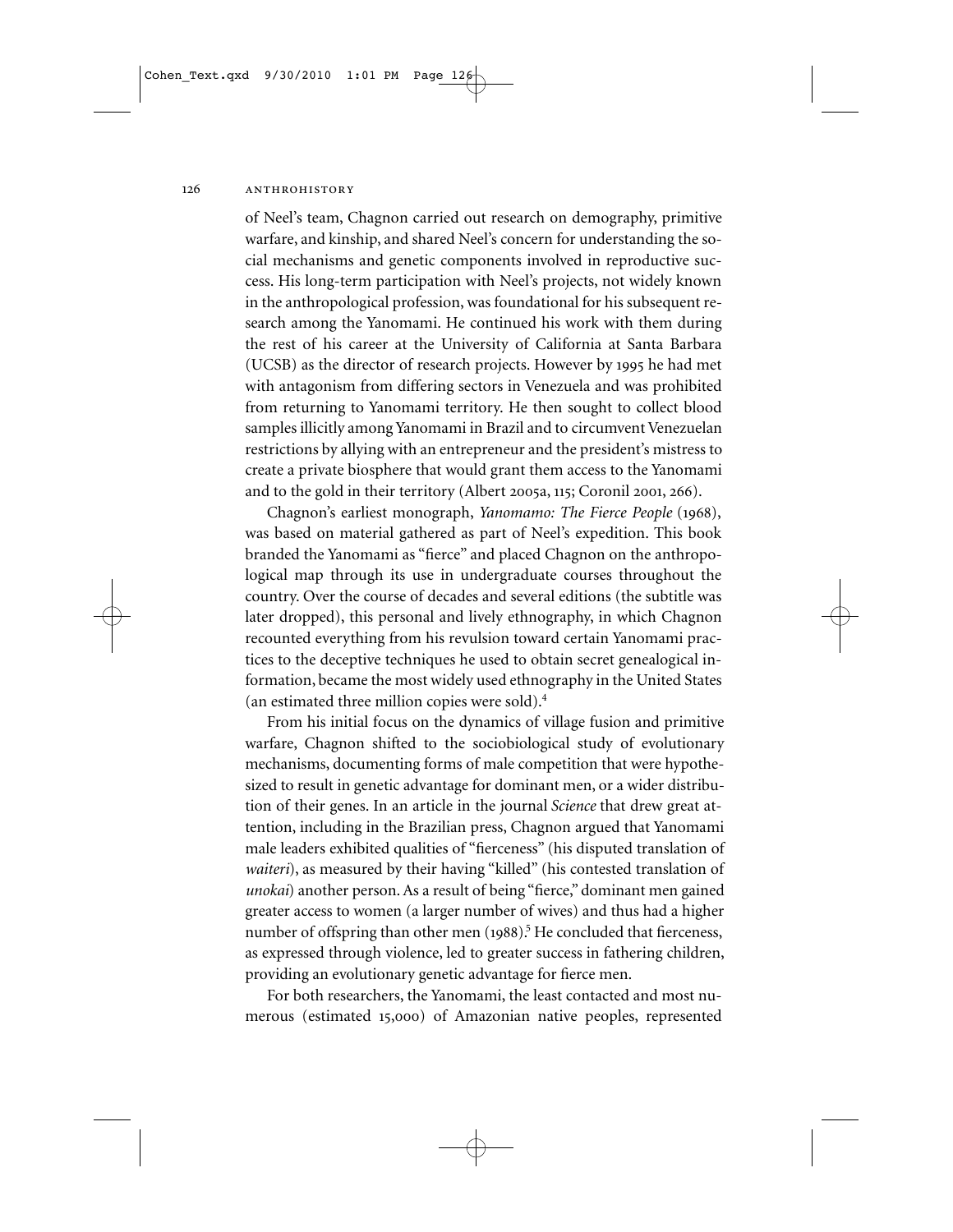"primitive man" as he had existed for hundreds of thousands of years. Regarded as untouched by modern disease and civilization and as constituting a genetic "virgin soil" population, the Yanomami seemingly provided scientists with a rare and vanishing opportunity to study mankind at an early stage of social evolution, which facilitated the study of genetic inheritance and the biological effects of norms concerning marriage and "mating." Such tribal groups were regarded as examples of basic human nature as it existed prior to the establishment by civilized institutions of organized social constraints and hierarchies.

These researchers held the view, widely shared at that time, that primitive people provided a window back in time, a way of studying "pre-civilized" or "savage" man living under conditions that allowed natural and social selective mechanisms to function. The Yanomami were not regarded, as Fabian has argued more broadly for anthropology, as coevals of modern society but as remnants of a past that helped explain the origins of the modern present  $(1983)$ .<sup>6</sup> The sociobiological agenda of these researchers cast the Yanomami primarily as a population that provided resources for the advancement of science, rather than as a people whose views and interests were to be taken into account by scientists (Coronil 2001; Geertz 2001; Sahlins 2000).<sup>7</sup>

#### *From Primitive Warfare to Science Wars*

Long an icon of primitive warfare, the Yanomami were now placed at the center of the revived "science wars" between interpretive and objectivist approaches to science. In this polarized conflict, defenders of the objectivist view, while acknowledging there were biomedical ethical issues at stake, presented this as a clash between science and antiscience (Hill 2000; Hurtado et al. 2001). They warned that politicized attacks on science would further endanger vulnerable indigenous people, as third world governments used the critiques to legitimate establishing barriers to scientific research by foreigners, to the detriment of indigenous health and the advancement of science. Critics of this instance of the objectivist approach, in turn, denied attacking science per se but rather a particular understanding of science as a neutral enterprise, outside the play of social meanings. They decried what they saw as a disjunction between objectivist research projects, often biomedical, and concern for the interests and health of the people studied (Albert 2005a, 112–18).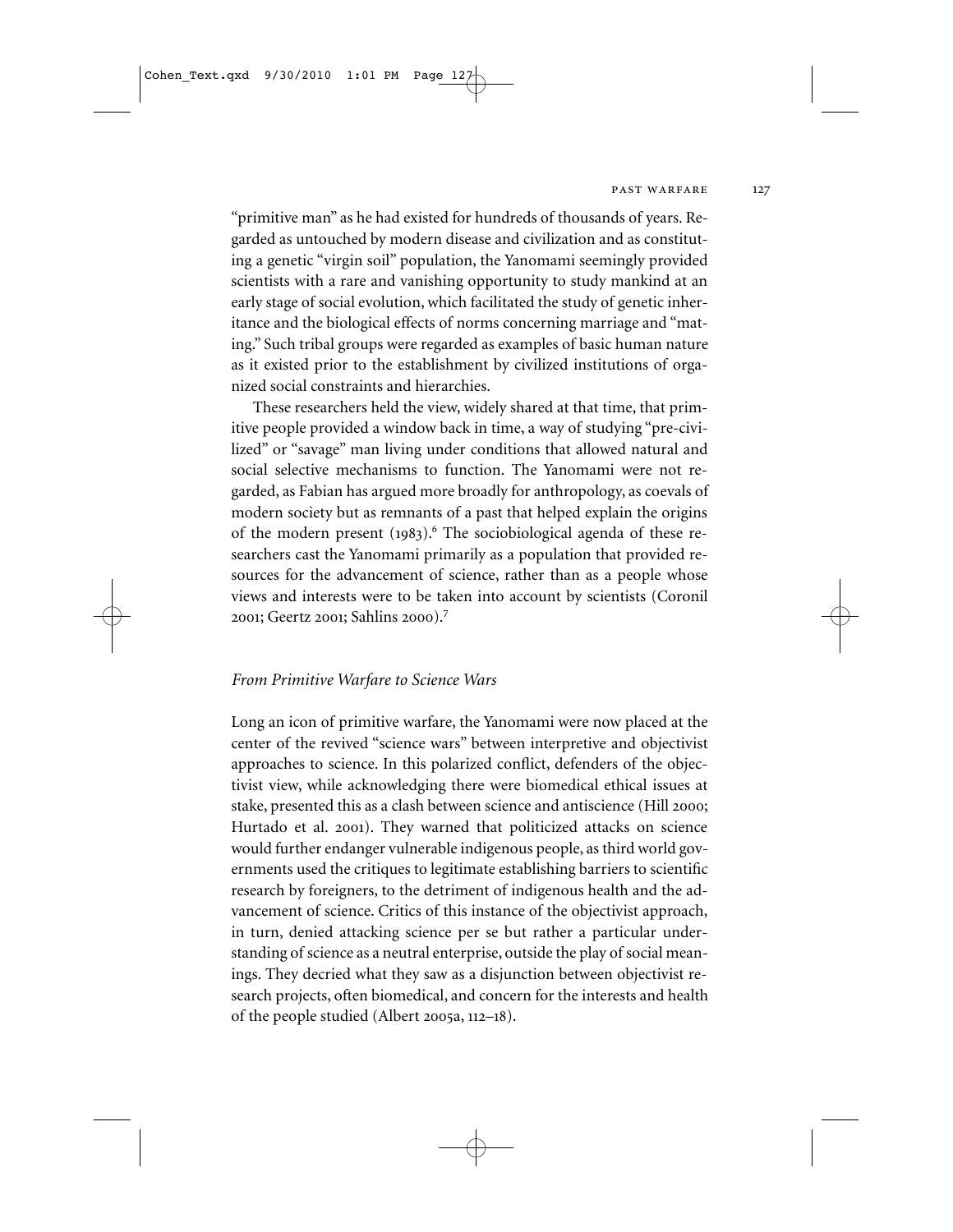The view that objectivist science tended to operate with indifference to social and ethical implications, raised by the erroneous charge that Neel's measles vaccine was responsible for Yanomami deaths, built on a history of medical studies and projects that targeted U.S. minorities and third world peoples and were conducted without their informed consent or knowledge. These instances included the infamous Tuskegee Syphilis Study (Jones 1981), AEC radiation studies (Welsome 1999), and the forced sterilization of Puerto Rican women in the 1950 and 1960s (Briggs 2002, 143). The Tuskegee case was a landmark because of the institutional racism it revealed and the legal and ethical regulations it prompted, leading to the establishment of Institutional Review Boards (IRBs) in 1974 for the approval of research with human subjects.

Questions concerning the integrity of Chagnon's work had been raised for over a decade within the AAA. His representations of the Yanomami as warlike and his argument that men who killed had greater reproductive success circulated in the Brazilian press and were used by powerful landed and mining interests to argue that the warlike Yanomami should be confined to small reservations and access to their extensive terrain should be given to investors who would promote "development" (Martins 2005). The Brazilian Anthropology Association sent a statement to the AAA in 1988 objecting to Chagnon's representation of the vulnerable Yanomami as fierce and to his failure to refute publicly the misuse of his ideas (Carneiro da Cunha 1989).<sup>8</sup> This was not an academic matter, they argued, for when gold miners massacred Yanomami and miners' incursions into their territory brought ecological destruction and virulent strains of malaria and other diseases, the Brazilian state, in complicity with mining interests, failed to protect them.<sup>9</sup> Thus the concept that the Yanomami were violent and constituted a danger to modern society helped legitimate the structural and personal violence to which they were subjected.

#### *The University of Michigan Arms a Response*

Given this background, the controversy had potentially significant legal and ethical implications for the Medical School and the university.<sup>10</sup> The Office of the Provost quickly convened a confidential fact-finding commission to investigate the book's allegations, and the commission speedily issued two draft statements. Prior to the provost office's final report (November 13, 2000), these drafts (September 27, October 31) circulated on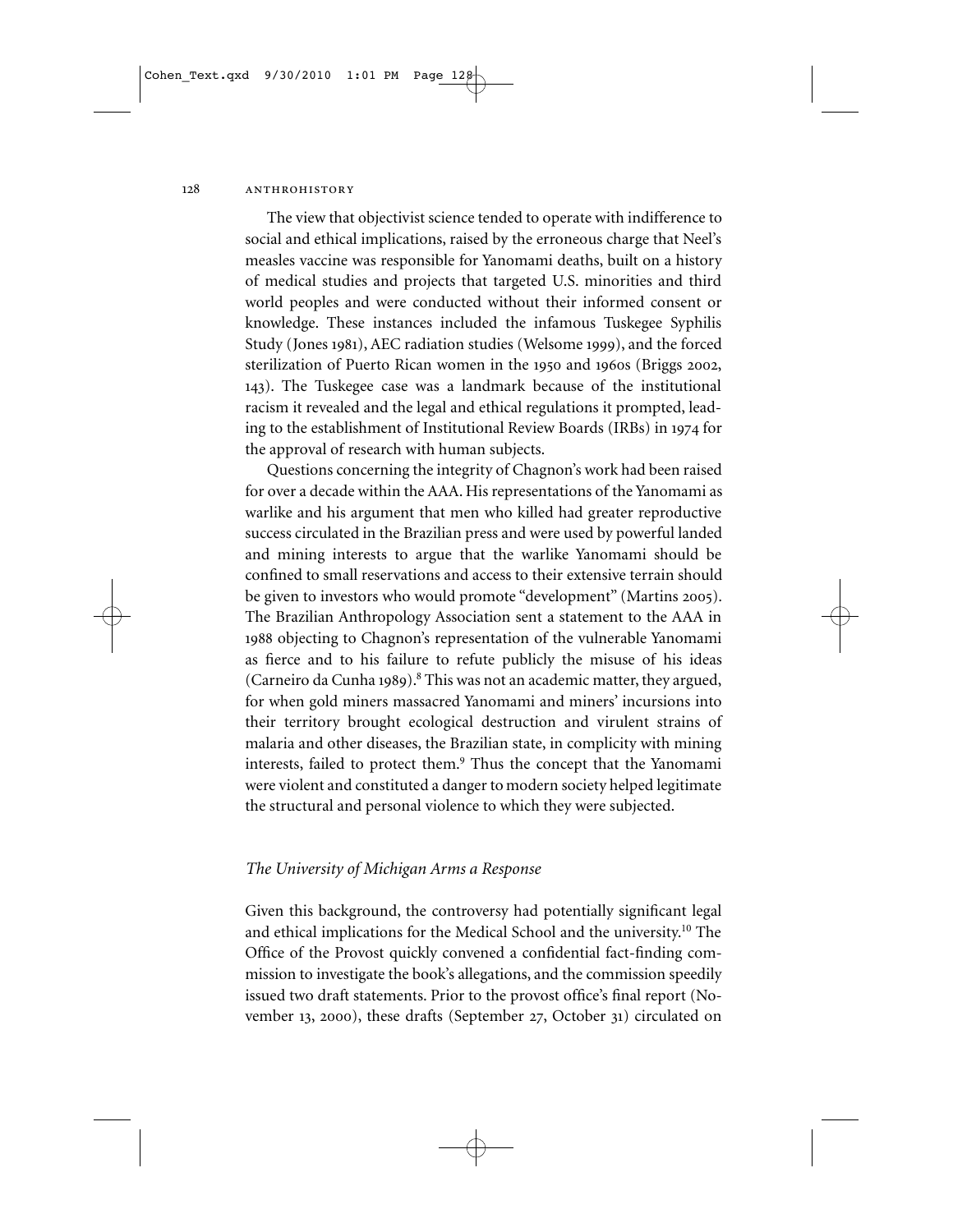Cohen Text.qxd  $9/30/2010$  1:01 PM

the Internet and were cited in the press, but there were no mechanisms for discussion or feedback. The statements vehemently refuted the charges concerning the measles epidemic, backed the integrity of Neel's and Chagnon's work, and rejected in scathing terms the conclusions of *Darkness in El Dorado* as a whole. This was a significant intervention, given the university's prestige and the measures under way in Brazil and Venezuela to investigate the issues.

The Office of the Provost's final report hinted at the administration's initial sense of urgency and mobilization of resources.

We immediately convened a team of senior administrators, research staff, and scholars to begin an internal inquiry. These individuals spent hundreds of hours over the course of several weeks conducting a careful and thorough review.... This effort involved people from across the university; supporting research was conducted by the offices of the Executive Vice President for Medical Affairs, Vice President for Research, and General Counsel, and by the Medical School and Department of Anthropology.

It should be noted that in the Department of Anthropology meetings at that time there was no discussion of the department's participation, which included the employment of anthropology graduate students to conduct research for the commission. This silence reflected the screen placed around the proceedings and the identity of the commission's participants.

The Office of the Provost's statement asserted, "The University of Michigan takes allegations of impropriety in research very seriously" and claimed that its commission had conducted a "fair and proper peer review" in contrast to the "sensationalized public discussion in the headlines and over the Internet." The commission evaluated the claims made in the Turner-Sponsel e-mail and in the book concerning the measles vaccine, but it went much further. It addressed the overall procedures of the 1968 expedition and the integrity of Neel and Chagnon, Chagnon's research ethics and representations of Yanomami culture in his later work, and the motives of his critics. The report concluded:

The evidence uncovered by our review supports the conclusion that the claims are false. We are satisfied that Dr. Neel and Dr. Chagnon, both among the most distinguished scientists in their respective fields, acted with integrity in conducting their research, and that their medical care of the Yanomami and their attempts to halt the spread of a pre-existing measles epidemic through vaccination were humane, compassionate, and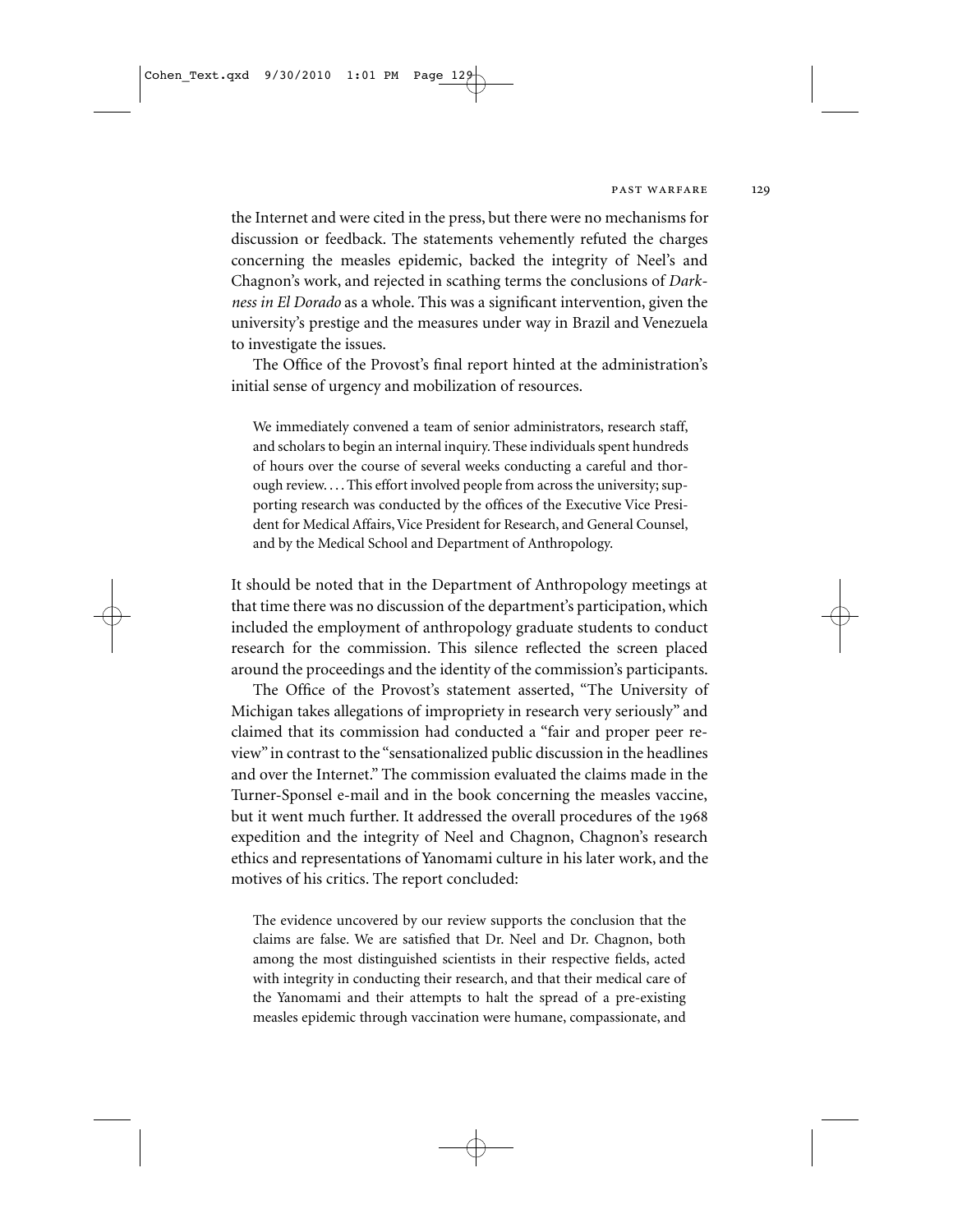medically appropriate. . . .We believe that Mr. Tierney did not consult important original source material that was readily available for review. Analysis of that material and other material from persons familiar with the expeditions, the measles outbreak, and the measles vaccine refutes the allegations. The serious factual errors we have found call into question the accuracy of the entire book as well as the interpretations of its author. (Cantor, 2000c)

This document's conclusions were based on certain acts of omission and silencing. They did not acknowledge anthropological sources that historicize the disruptive impact of colonialism, trade goods, epidemics, and settler violence on the Yanomami (Ferguson 1995), or those that critique Chagnon's narrow translation of key terms such as *waiteri* and contextualize Yanomami understandings of illness, death, spirits, and the body (Albert 1985, 1989; Ramos 1987; Albert and Ramos 1989). On the contrary, the statement argued for the continuity between contemporary Yanomami conflicts and pre-Columbian forms of indigenous warfare in South America, and it uncritically cited sources, ranging from Spanish conquerors to nineteenth-century naturalists, to substantiate the characterization of the Yanomami as essentially violent.

Warfare among Indian groups in South America goes back a minimum of 3,500 years. Abundant archaeological data show raiding, including the saving of trophy heads, throughout the pre-Hispanic periods called Chavin, Moche, Chimu, Wari, and Inka. Warfare also was reported by the Spanish conquerors of the sixteenth century  $A.D. \ldots$  Our first report about these people is from the mid-1800s, by Moritz Schomburgk (1847–1848) . . . These and many other accounts, too numerous to mention here, make the claim that Yanomami violence began with Chagnon's arrival obviously false" (Cantor, 2000b).

As further proof, it asserted that the Yanomami refer to themselves as *waiteri*, or fierce; "What Chagnon did was translate the term into English" (Cantor 2000b). Yet the translation of Yanomami terms had been debated earlier in anthropological publications, as noted above. Albert and Ramos had analyzed the complexities of translating *waiteri,* whose meanings include brave, humorous, and assertive, and *unokai,* which does not mean that an individual is a literal "killer" of another but is in a state of shared ritual pollution relating to a death that may have spiritual or physical origins (Albert 1989; Ramos 1987; Albert and Ramos 1989).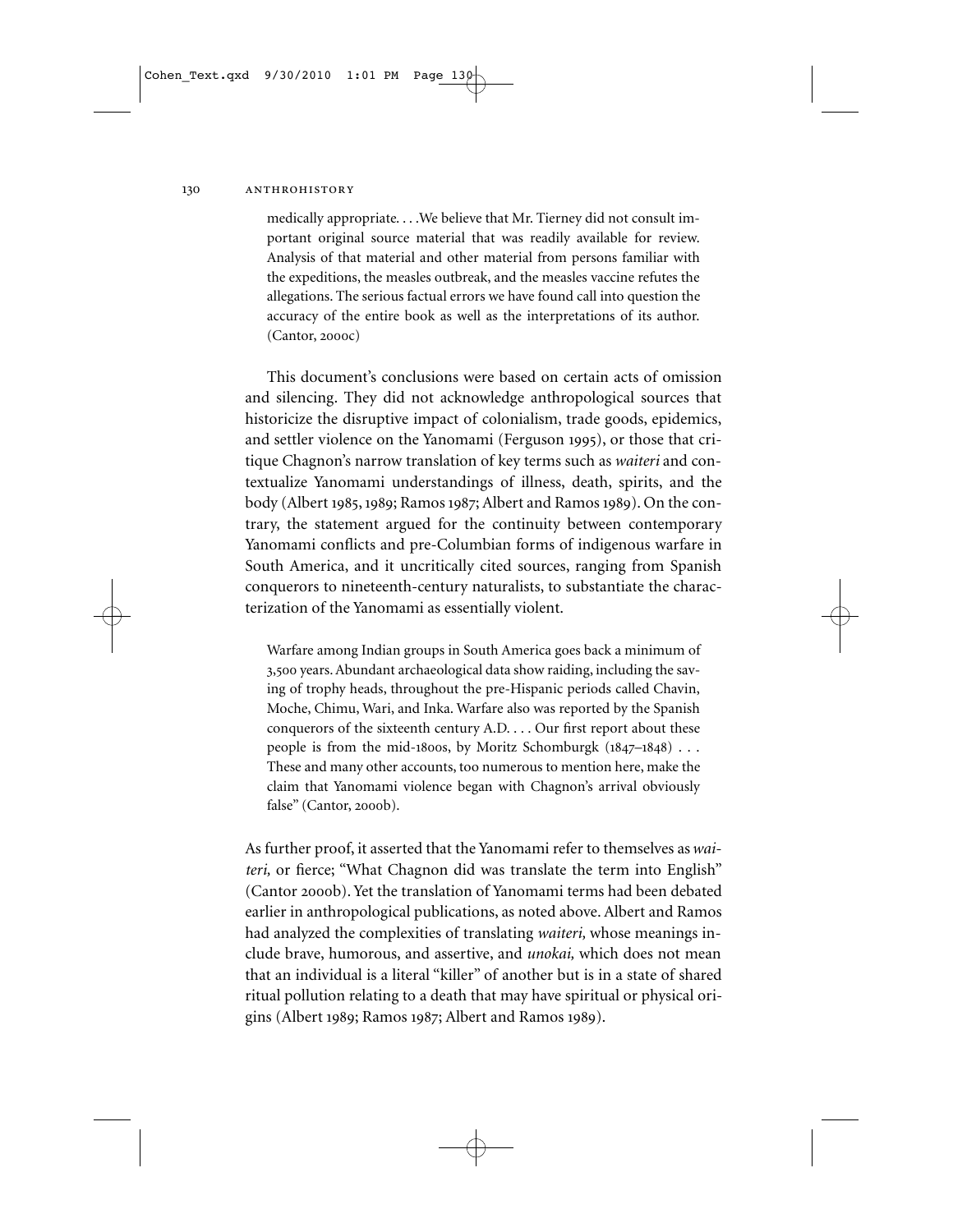As with any official document, factors including discursive conventions, legal considerations, and differences of power among participants establish limits on the possibility of gaining insight into the largely opaque process of producing the provost's report. Moreover, there were informal limits on efforts to inquire into the procedures, composition, and agenda of the provost's commission even after the report's completion. Nevertheless, two documents written by Kent V. Flannery, professor of archaeology and member of the Academy of Sciences, provide a degree of insight into the agenda of the commission. They suggest that personal and theoretical loyalties were deeply intertwined, and that neo-Darwinian logic prevailed.

Flannery (n.d.) privately sent a "Memo to the Neel family" that included the subcommittees' drafts prior to revision by legal counsel. His

aim, he wrote, was to reassure the family that "James Neel will be cleared of all impropriety, and will be revealed as the victim of a personal vendetta."<sup>11</sup> He later published a letter, "Hypocrisy in El Dorado," in *Anthropology News* (May 2002) in which he reasserted the theory of the vendetta as the explanation for the actions of Chagnon's and Neel's critics. He lauded scientists on the University of Michigan commission who had dismissed as hypocritical Turner and Sponsel's claimed concern for Yanomami welfare, along with their denial that the El Dorado controversy was in fact "tainted by personal animosity, hatred of biological models, or jealousy born of laboring for years in Chagnon's shadow" (2002).

*The evidence uncovered by our review supports the conclusion that the claims are false. We are satisfied that Dr. Neel and Dr. Chagnon, both among the most distinguished scientists in their respective fields, acted with integrity in conducting their research, and that their medical care of the Yanomami and their attempts to halt the spread of a pre*-*existing measles epidemic through vaccination were humane, compassionate, and medically appropriate.*

 $\overset{\bullet}{\bullet}$  OFFICE OF THE PROVOST statement on darkness in el dorado, november 13, 2000

#### *The Epistemology of the Battlefield*

By casting the controversy as a feud among individuals competing for prestige and power, the unpublished draft of the provost's statement, included in Flannery's memo to the Neel family (n.d.), in effect reproduced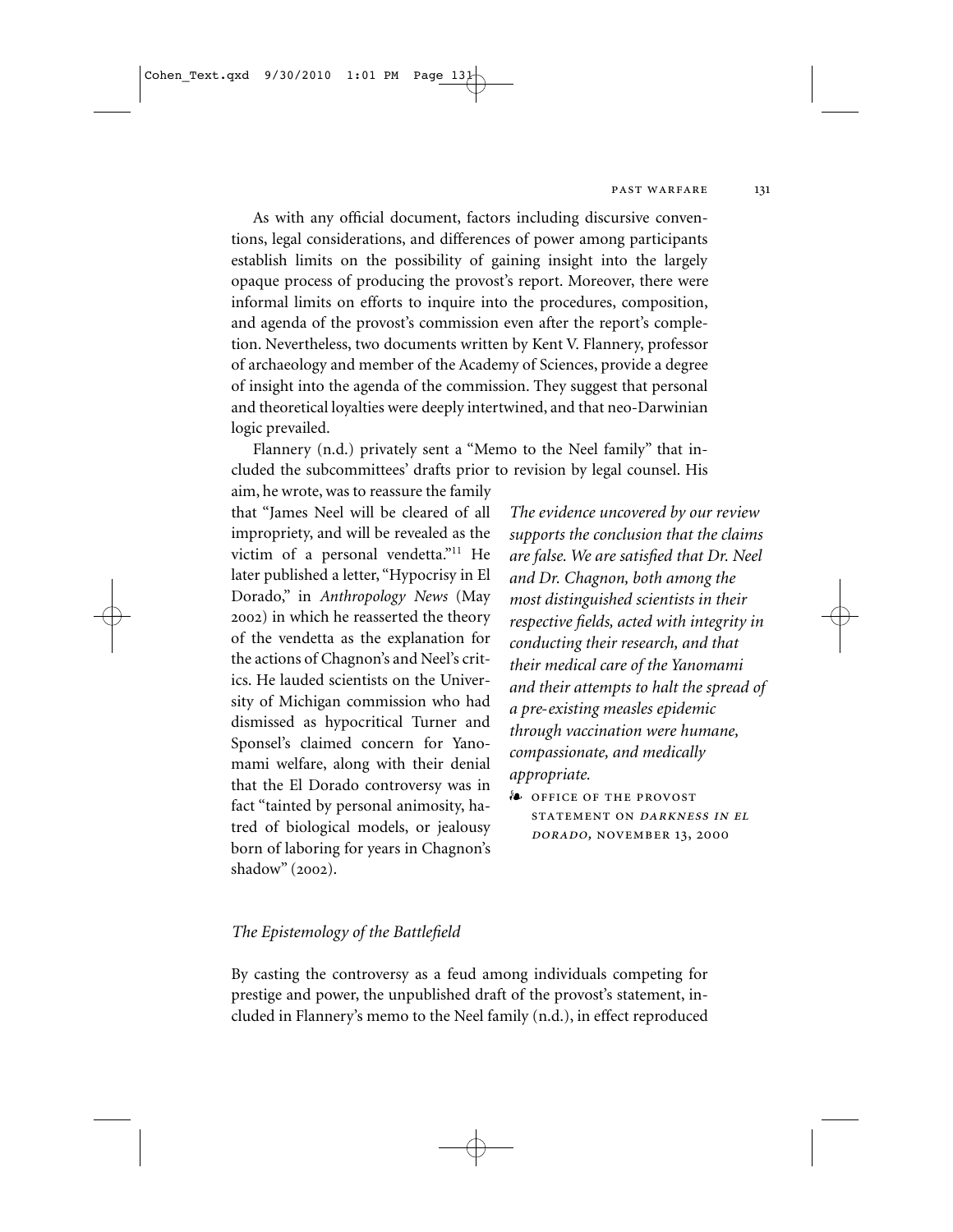a neo-Darwinian framework. But it did not reduce the conflict to raw competition among self-interested individuals, for the opposing figures were presented as belonging to different moral orders; they were in a battle between objective truth and moralizing invention that constituted a threat to the very foundations of scientific knowledge. This Manichaean framing is reflected in the structure of theprovost's public statements, built on the opposition between false allegations and true facts between irresponsible critics and ethical scientists (e.g., Cantor 2000b).

Linking the personal to the theoretical and political, the unedited draft asserts that the feud reflected a schism within anthropology between those "who believe in a scientific paradigm and those who do not." It cast "science" and "anti-science" as opposed endeavors, citing Robert Benter's definition: "Science," it stated, is "objective, quantitative, extrapersonalized, and based on proof and consensus; 'anti-science' is subjective, qualitative, personalized, moralistic, and based on individual authority with no accommodation of contrary views" (Flannery n.d.).

In making this argument, the draft drew on the binary contrast between scientific and moral models that Roy D'Andrade (Department of Anthropology, University of California at San Diego) had proposed in a scathing critique of postmodernist and postcolonial trends in anthropology (1995). Based on his framework, the report classified Sponsel and Turner as belonging to the moral model camp and offered the following evidence of their antiscience position: Sponsel's "agenda seems to be the promotion of a 'more nonviolent and peaceful world,' a world he believes is 'latent in human nature'"; Turner "is known for especially ferocious dedication to the rights of threatened indigenous people" and "claims a moral high ground because he was named to two AAA committees concerned with the Yanomami and human rights." Like other such "extreme moralists," it asserted, they denounce and demonize their opponents rather than engaging in scientific debate. It concluded that the actual targets of *Darkness in El Dorado* are "science, genetics, and neo-Darwinian theory, as exemplified by Neel and Chagnon" (Flannery n.d.).

### *Science, Ethics, Power*

As noted above, the Anthrohistory Program questioned the administration's decision to evaluate Tierney's book and faculty members' work and the manner in which it carried out this evaluation. As David W. Cohen,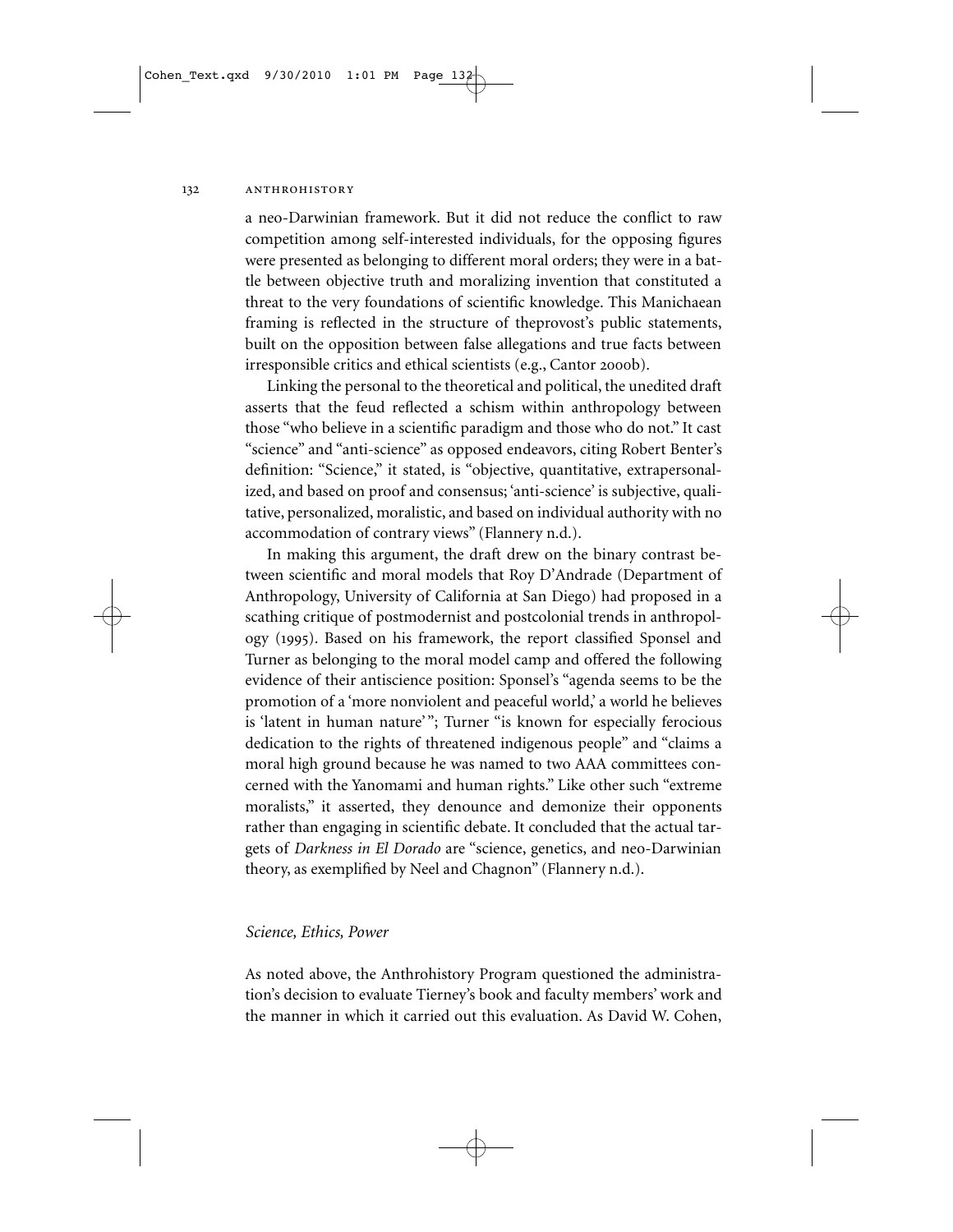professor of history and anthropology, later observed at the colloquium, "This seems, for a university, a highly specious intervention in on-going scholarly and public discussions."<sup>12</sup> In the opinion of a wide range of scholars, the University of Michigan statements not only conflated individuals with theoretical positions and parts of the book with the whole, it excluded the opinions of dissenting scholars and preempted debate at the University of Michigan even as investigations continued in the United States and abroad.<sup>13</sup>

In response to this restriction of debate, the program's directors proposed a colloquium series that would open up discussion. Recognizing that the issues raised in this controversy were being taken seriously outside and within the university, Provost Cantor, in a notable shift, gave the colloquium generous support. Nevertheless, there was resistance from within the Department of Anthropology to supporting the colloquium. In a departmental meeting some faculty objected that the invited speakers did not represent both sides of the controversy and that vocal critics of Chagnon had been included.<sup>14</sup> The department withheld its name from the broad list of the colloquium's supporters, and few anthropology faculty members attended the sessions, although the Chair of Anthropology, Conrad Kottak, was on the first panel.

As intended, the colloquium series did expand discussion within and beyond the university. The central issues it addressed included the goals of knowledge production, the relationship between researcher and subject, conceptions of scientific research, the ethics of writing, international disparities of power in academic arenas, colonial and imperial relations and their impact on research subjects, and the agency and voice of indigenous people. The three-part series included speakers representing positions disregarded by the University of Michigan statements: Alcida Ramos, Terence Turner, and Brian Ferguson.

The colloquium series, which drew a large audience from a variety of fields, addressed broad issues of the university's changing role in national and international arenas.<sup>14</sup> The initial session, "The Politics of Representation," featured Alcida Ramos (University of Brasilia), a noted ethnographer and indigenous rights activist, who highlighted national differences in cultural politics as well as the impact of disparities of power within and among nations. "In Brazil as in other Latin American countries, professional anthropologists take on . . . the social responsibility to both respect and defend the rights of our research subjects, particularly indigenous peoples" (2001). Inequalities of power, she noted, inflect relations among Brazilian and U.S.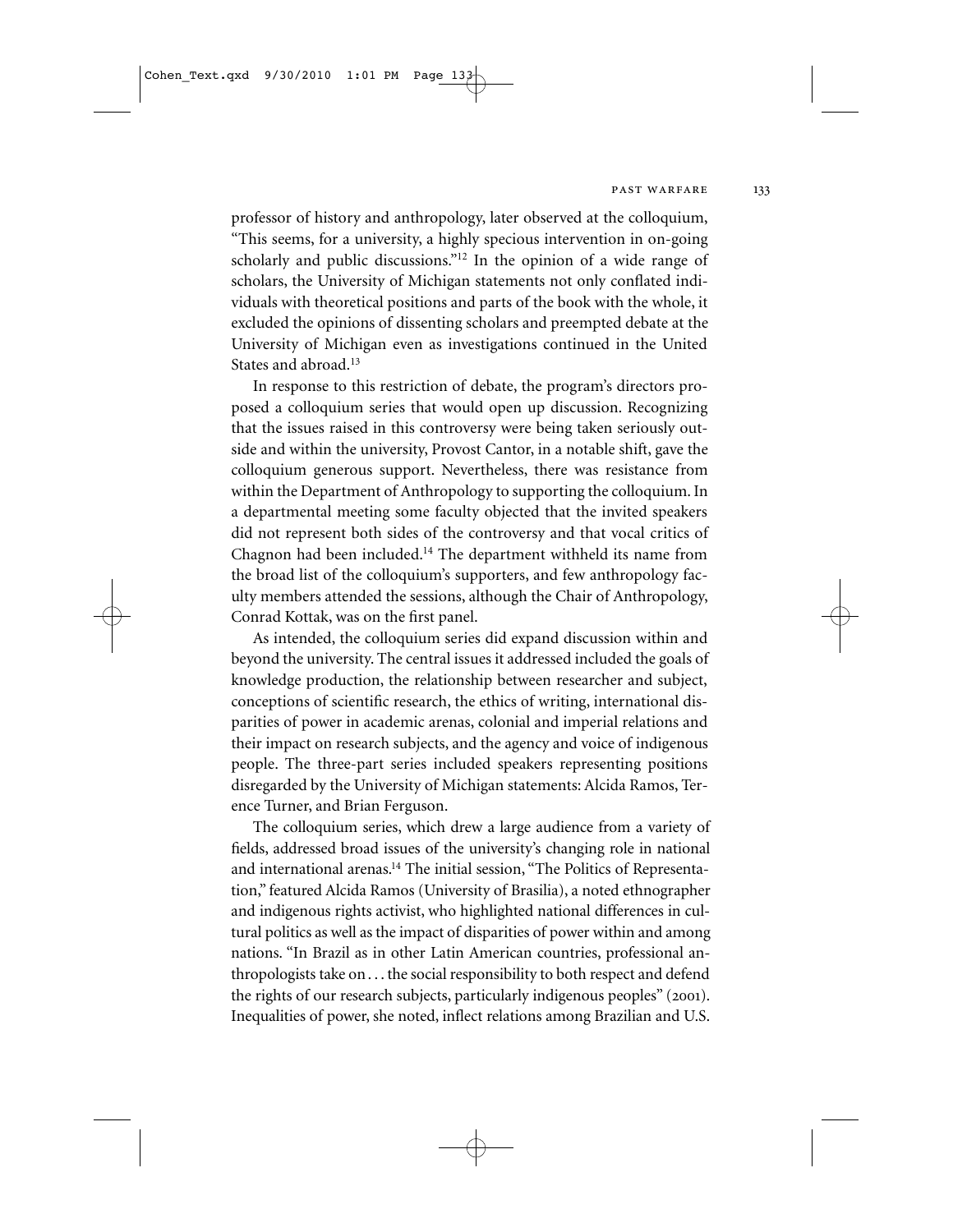scholars and institutions, shaping the evaluation of claims made by scholars in Brazil according to the U.S. norm of value-free science and setting limits as to who can be heard within the scientific community.<sup>16</sup>

Michael Kennedy (Department of Sociology, University of Michigan) argued that such disparities underline the need to assess what it means to be a global university, to evaluate differing kinds of "knowledge politics," and to consider how research at the University of Michigan might "transcend the cultural politics of the American state and nation" by engaging with the needs and concerns of peoples who were research subjects (Coronil et al. 2001b).<sup>17</sup>

"The Ethics of Inquiry" session addressed the history of scientific research projects among the Yanomami as well as changes in conceptions of ethical norms and indigenous rights. In his address, Terence Turner expressed regret for the harm that his leaked e-mail had caused, but he also argued that the critics of Tierney's book had themselves ignored the ethical problems it raised and had erroneously conflated criticisms of specific scientific practices with an attack on science itself. This resulted in the misplaced claim that science was under siege, and in attacks on individuals rather than in empirically based discussions of research practices and ethics (Turner 2001d). Turner's new study of Neel's archived papers on the disputed 1968 expedition provided evidence, he asserted, that Neel's project, despite good intentions, followed protocols and pursued goals that placed Yanomami welfare in a secondary position (2001b).

Despite these unresolved tensions between sociobiology's and historical anthropology's approaches to the issues, Kay Warren argued, the colloquium was helping move the debate beyond the notion of science versus politics and bring attention to the perspectives from which claims to science are made and the varied ethical considerations they bring into play.

In "The Uses of History" session Brian Ferguson (Department of Anthropology, Rutgers University) challenged the notion that the Yanomami are a warlike people, arguing that conquest and colonialism had long subjected them to violence and disruption through a variety of indirect means, including the circulation of Western goods and assaults on indigenous lands and labor, that reshaped relationships among neighboring groups and between indigenous peoples and colonizing agents. Disputing the scientific versus moral models division, Ferguson argued that empirically based work focused on material conditions presented a scientific alternative to sociobiology's theory of primitive warfare.

On the basis of the evidence the colloquium provided, the director of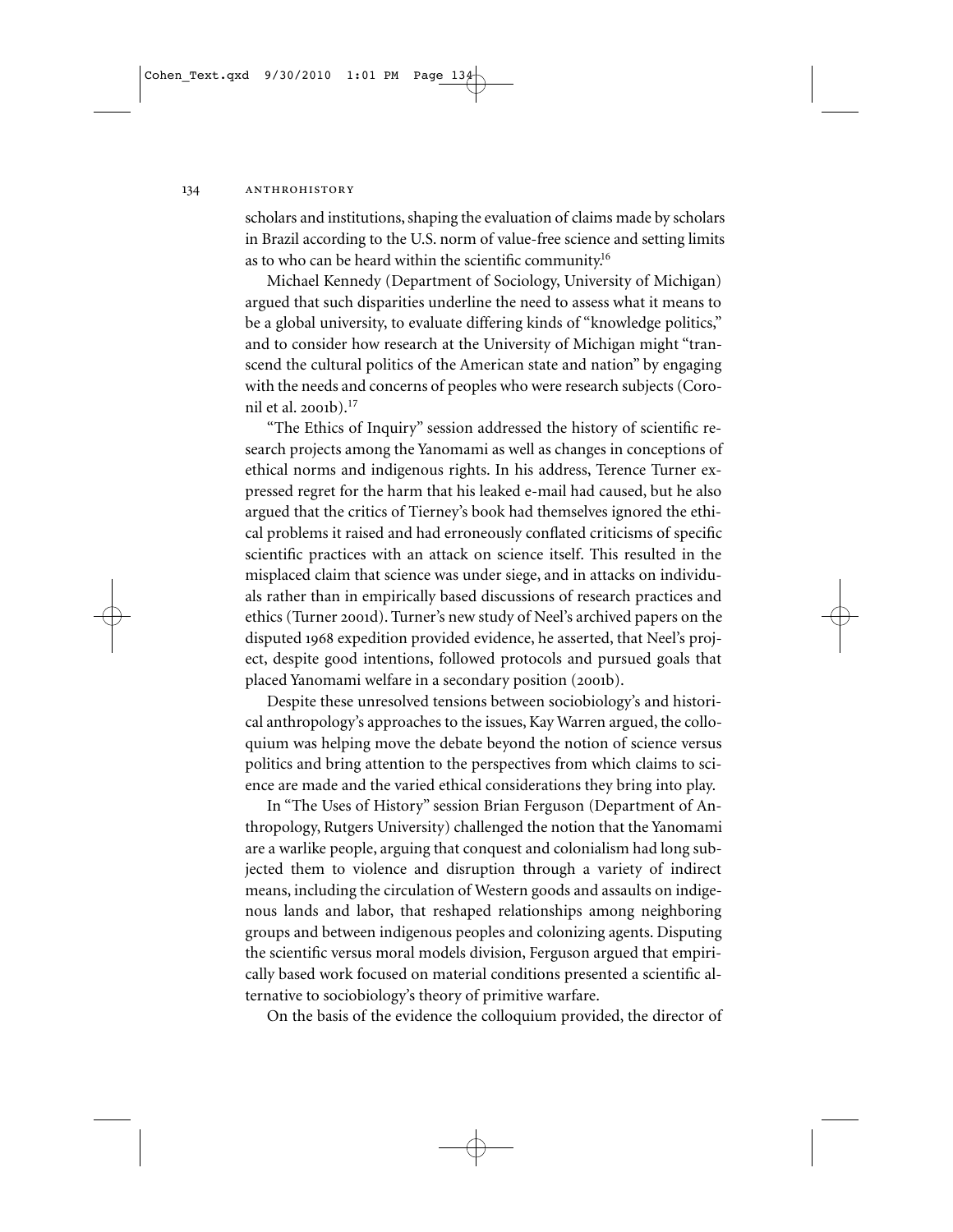the Anthrohistory Progream requested that the provost withdraw the university's statement on Tierney's book. In response, the provost, in collaboration with Coronil, issued a new statement on the controversy. Though unheralded and unassumingly titled "May 29, 2001, update regarding 'Darkness in El Dorado,'" this document represented a reversal of the preceding report (Cantor 2001). It acknowledged that the colloquium presentations, together with government and professional reports and academic publications, had demonstrated there was a scholarly consensus that Tierney's book, despite its errors, had raised fundamental questions concerning the ethics of research.

These are complex questions that do not yield simple or definitive answers. Yet, as communities of scholar-

ship, universities have appropriate means for examining these difficult issues, such as class discussions, interdisciplinary colloquiums, and academic publications. In addition, scholarly associations, through their ethics committees and special task forces, also provide mechanisms for investigating these questions.<sup>26</sup>

Although the Office of the Provost did not retract or comment on the original report, which in all likelihood remained the university's position in the eyes of much of the public, the process of discussion culminating in the colloquium had shifted the terrain on which boundaries were drawn from a pinnacle of power.<sup>19</sup>

*The University of Michigan, as a major university with global responsibilities, can best respond to the issues raised by Tierney's book by promoting their discussion through regular academic channels. Our discussions at Michigan have helped place the examination of these controversial issues within a scholarly and constructive framework directed at evaluating the impact of research sponsored by U.S. universities among peoples anywhere in the world and ensuring that priority be given to their welfare.*

! office of the provost, may 29, 2001, update regarding darkness in el dorado

### *Knowledge as Struggle*

The Anthrohistory Program brought a transdisciplinary approach to a polarized conflict mired in a complex tangle of theoretical disagreements, disciplinary norms, administrative procedures, personal/professional loyalties, and institutional interests. In part by virtue of its nondepartmental and interdisciplinary status, the program was able to raise questions that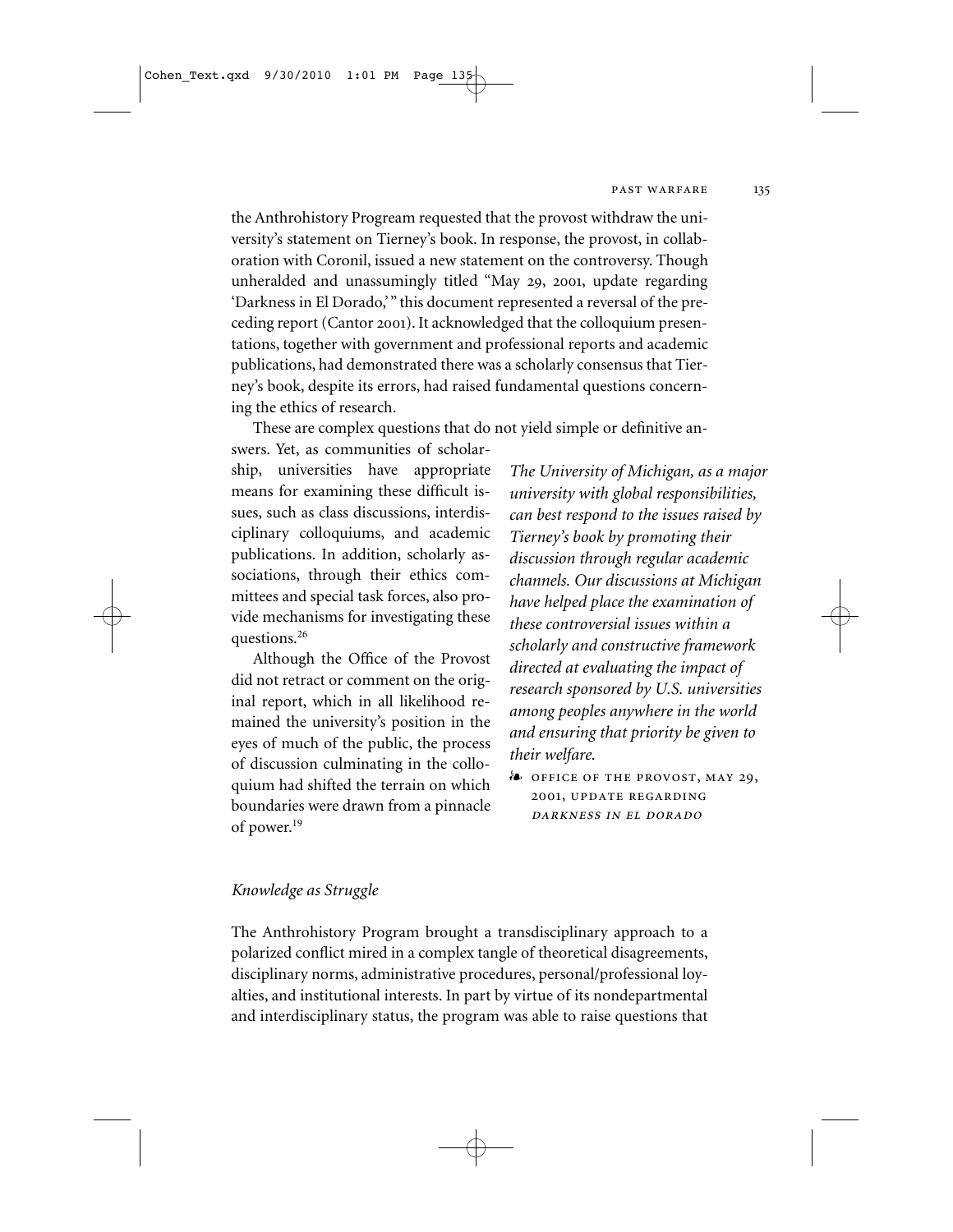jostled settled boundaries and upset the quotidian politics of mutual avoidance and forgetting that had made possible the administration's unchallenged response to Tierney's book. The ensuing discussions, at once disquieting and engaging, questioned how scholarly expertise is organized, and they challenged claims to value neutrality that obscure and reinforce disparities of power. The knotty issues raised around the Yanomami controversy were of course not resolved, but the discussions that the colloquium drew on and prompted were marked by the recognition that efforts to develop knowledge in more equitable, collaborative, and responsible terms is a shared responsibility and an ongoing struggle. An example had been set by Brazilian anthropologists who, in conjunction with indigenous leaders, redefined informed consent for indigenous communities as a continuing process of negotiation in which the communities become active participants in consenting to research and in defining how they may benefit from it, through measures ranging from rights advocacy to contributions to medical facilities (Albert 2005c, 220–27).<sup>20</sup>

In this instance of disciplinary battles and embattled disciplines, anthrohistory, understood as a reflexive practice that challenges naturalized boundaries, helped bring attention both to broad issues concerning the ends of knowledge and to the concrete effects and possibilities entailed in academic work. The colloquium series spoke to scholars across the conventional boundaries of topic, region, and discipline that often confine discussion. It also questioned a gap that typically separates observers from observed, particularly across hierarchies of class, ethnicity, and nation. This gap was painfully alive at the University of Michigan, as the Yanomami were present not only as subjects of debate but in the form of blood samples obtained without their consent and kept against their will in its laboratories and at other institutions.<sup>21</sup> As this controversy brought out, there have been recurrent claims for their return by Yanomami communities, and for researchers, whose careers benefit from the cooperation of their research objects, to contribute to improving the conditions of indigenous people in forms ranging from advocacy to redistribution (Albert  $2005b$ ).<sup>22</sup> The question of how to negotiate the conflicting demands of those within and far outside the academy refuses simple solutions, but it is being addressed in some instances.<sup>23</sup> Yet the blood that flows through research and goes into the making of scholarly texts, as Eiss's chapter in this volume compellingly evokes, has to be acknowledged in our struggles to fashion forms of knowledge that undermine the comfortable boundaries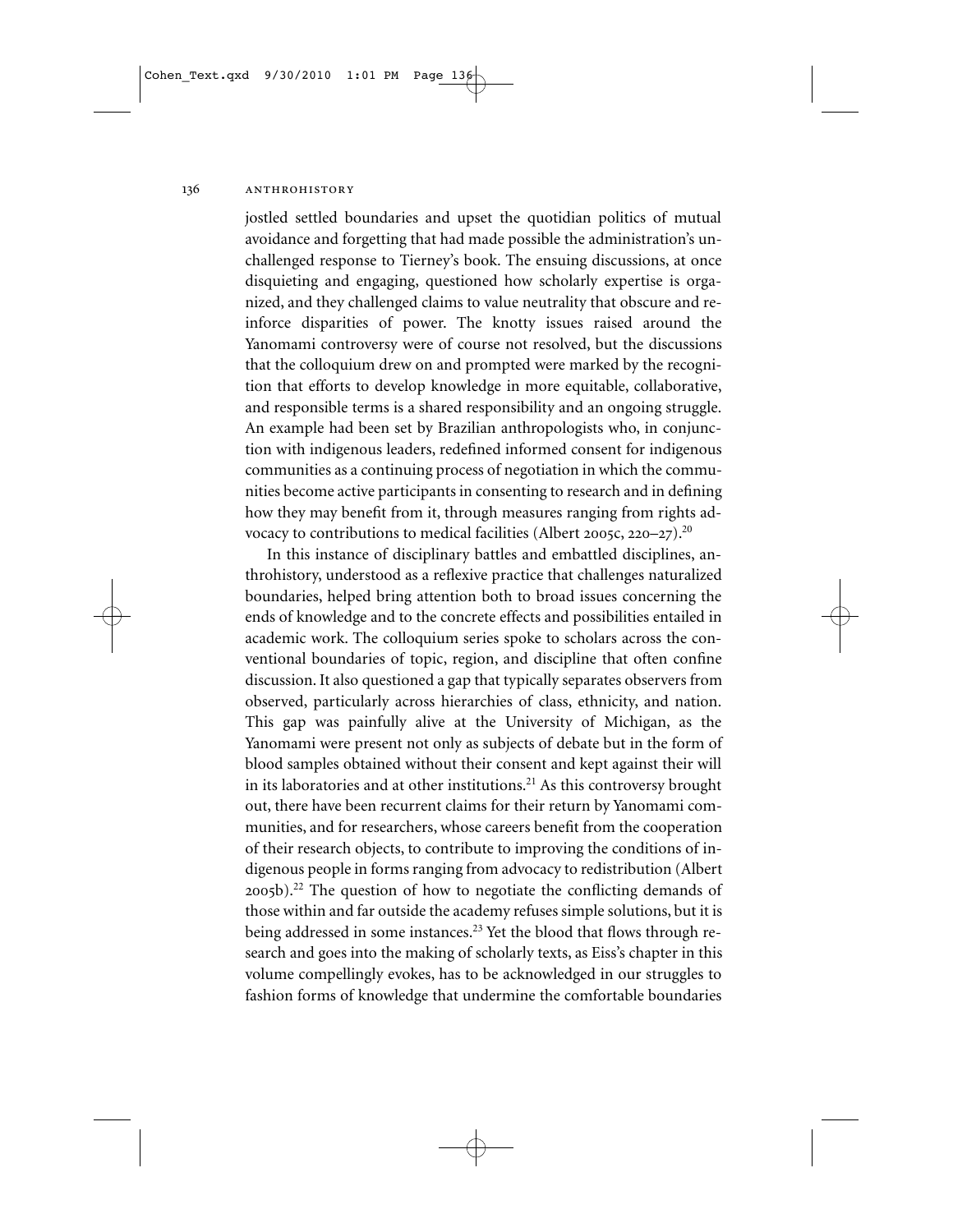that hierarchically separate those who seemingly produce knowledge and those who provide them with materials from which to fashion it.<sup>24</sup>

#### **NOTES**

1. Borofsky's book *Yanomami: The Fierce Controversy and What We Can Learn From It* (2005) provides the most complete and fair-minded account of the controversy as it played out among anthropologists from various subdisciplines. Borofsky provides an analysis of the issues, resources for students, and perhaps most important, a discussion of Yanomami perspectives. The book is linked to Public Anthropology website's Community Action project designed to involve undergraduates in discussing and taking action on pressing contemporary issues (http://www.publicanthropology.org/).

2. See, for example, Albert 1989; Albert and Ramos 1989; Albert 2005a, 2005c; Carneiro da Cunha 1989; Ferguson 1995; Shapiro 1976; Turner 1994.

3. Neel was a member of the American Academy of Sciences since 1963, recipient of the National Medal of Science, and founding member of the American Society of Human Genetics. See his obituary in the *American Journal of Human Genetics* (Weiss and Ward 2000).

4. Borofsky cites sources that claim this book is the best-selling ethnography in history (2005, 39). At the time of the controversy, the book was still used widely in introductory anthropology courses.

5. This article proved highly controversial. The French anthropologist Bruce Albert and Brazilian anthropologist Alcida Ramos, both ethnographers of the Yanomami in Brazil, critiqued Chagnon's argument on ethnographic and theoretical grounds, taking issue with the translation of its central terms and with its assertion that Yanomami were particularly violent (Albert 1989; Albert and Ramos 1989).

6. See Gaynor's statement in Coronil et al. 2001b.

7. On the views of Yanomami representatives, see Kopenawa Yanomami 1991; AAA El Dorado Task Force 2002; Borofsky 2005.

8. While Chagnon published a rejoinder to the letter in *Anthropology News* (1989), it refused to publish the Brazilian Anthropology Association's reply to him, a slight recalled during the Anthrohistory colloquium.

9. Brazilian miners massacred sixteen Yanomami at Haximu in 1993. Bruce Albert led an investigation for Brazilian authorities (Albert 2005c, 215–16), as did Terence Turner for the AAA.

10. Colleagues of Neel were indignant these charges were made when Neel could not defend himself, since he died in February 2000.

11. According to Flannery, "approximately 20 persons—physicians, epidemiologists, geneticists, biological anthropologists, ethnologists, ethnohistorians, archaeologists, documentary film specialists, and eyewitnesses to James Neel's and Napoleon Chagnon's field work, are working together to figure out why such hideous allegations would be made about them in the media" (n.d.).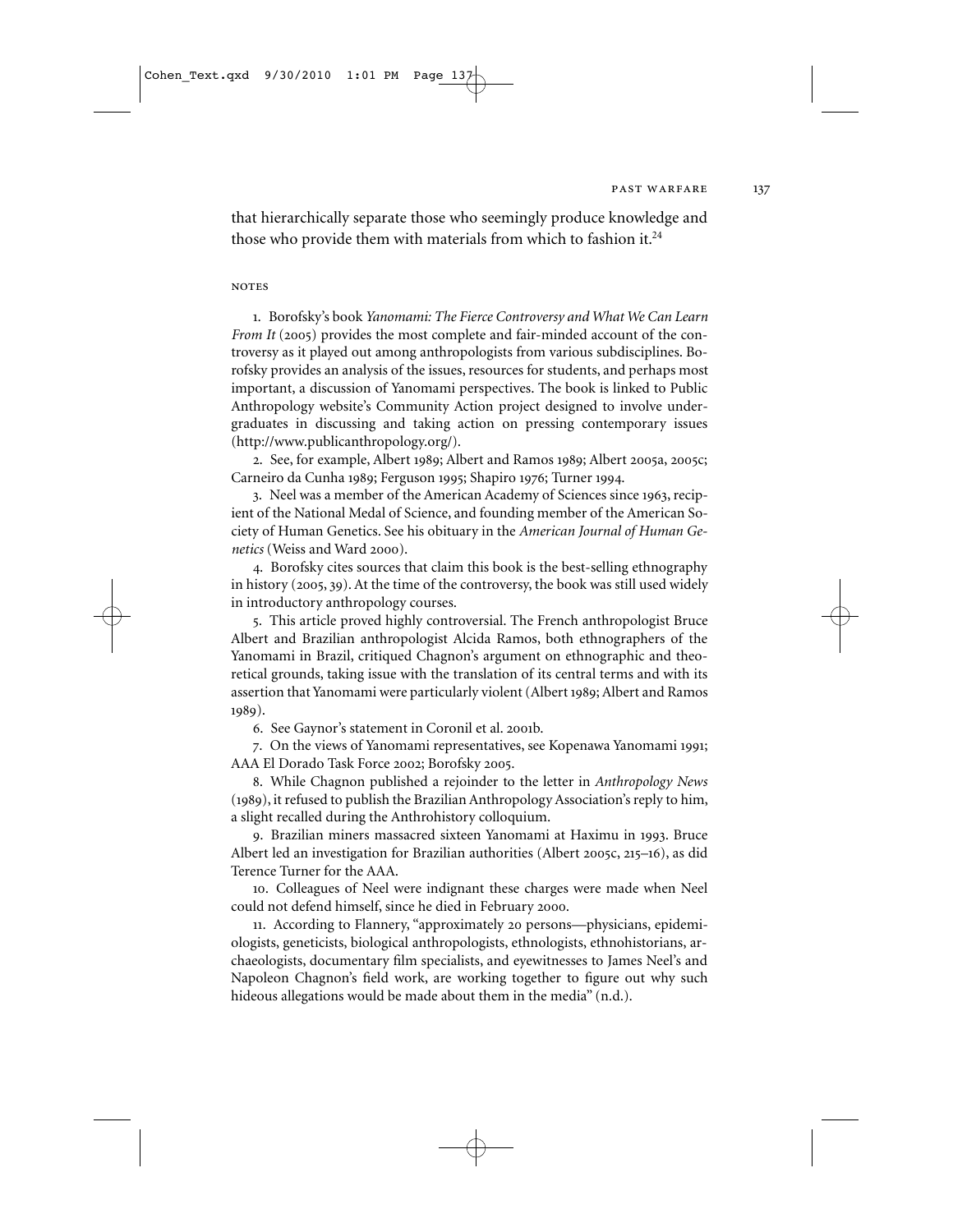12. See his presentation at the Anthrohistory colloquium, "Toward a Portrait of the University as Author of the Text," on the absence of standards by which such an investigation should be undertaken and proceed (Coronil et al. 2001b).

13. The AAA appointed the El Dorado Task Force to investigate the book's charges; Fernando Coronil, Director of the Anthrohistory Program, was on the task force, and the Venezuelan government and the Federal University of Rio de Janeiro in Brazil undertook their own investigations.

14. Efforts by the colloquium organizers to invite University of Michigan supporters of Neel and Chagnon's position to participate on the panels met with little success. Randolph Nesse, professor in the Department of Psychiatry and the Institute for Social Research, and a supporter of Neel, did speak on the second panel.

15. The Anthrohistory website provided related documents and links as reference for discussion (http://www.umich.edu/~idpah/SEP/sepmenu.html).

16. In response to the Tierney measles allegations, Bruce Albert organized a fact-finding commission in Brazil to study the Neel expedition. Its report found the measles vaccination claims by Tierney to be false and irresponsible. Yet it also concluded that Neel's project had procedural and ethical failings and that Tierney's book, "despite its serious documentary and conceptual failures . . . has made possible a more profound discussion reflecting upon the ethics of research among indigenous populations and minorities in general." The U.S. media and the AAA ignored this report (Lobo et al. 2000).

17. Kennedy pointed out that the University of Michigan had just made a large commitment to the Life Sciences Initiative that placed ethics and values at the core of its mission, yet there had been no debate around "the geopolitical ethics of the life sciences."

18. For the full statement, see Coronil et al. 2001.

19. It should be noted that the initial provost's statement continues to be cited by supporters of Chagnon (e.g., in Wikipedia entries).

20. See also Albert and Gomez 1997; Albert 1997. For a nuanced discussion of ethics in anthropology, including this case, see Fluehr-Lobban 2003.

21. Yanomami blood samples are still kept at the National Cancer Institute and a smaller amount at Pennsylvania State University. To the alarm of Yanomami advocates, they could be used to develop DNA that could be commercialized, as had occurred with other Brazilian indigenous groups, without the consent of the individuals nor with any benefit to them or their communities (Albert 2005c; Ramos 2000). In 2006, following a request by Attorney General of Roraima State, Brazil, and Public Anthropology student letters, high-level administrators of the National Cancer Institute and of Penn State agreed to return the blood to Brazil. However this has not occurred as of this writing and the Public Anthropology campaign has intensified (see http://www.publicanthropology.org/Yanomami/ 09-Fall/background.htm).

22. The El Dorado Task Force of the AAA, after much internal discord and membership critique, released its final report in 2002. It included the results of an unprecedented gathering of Yanomami village representatives in the Venezuelan